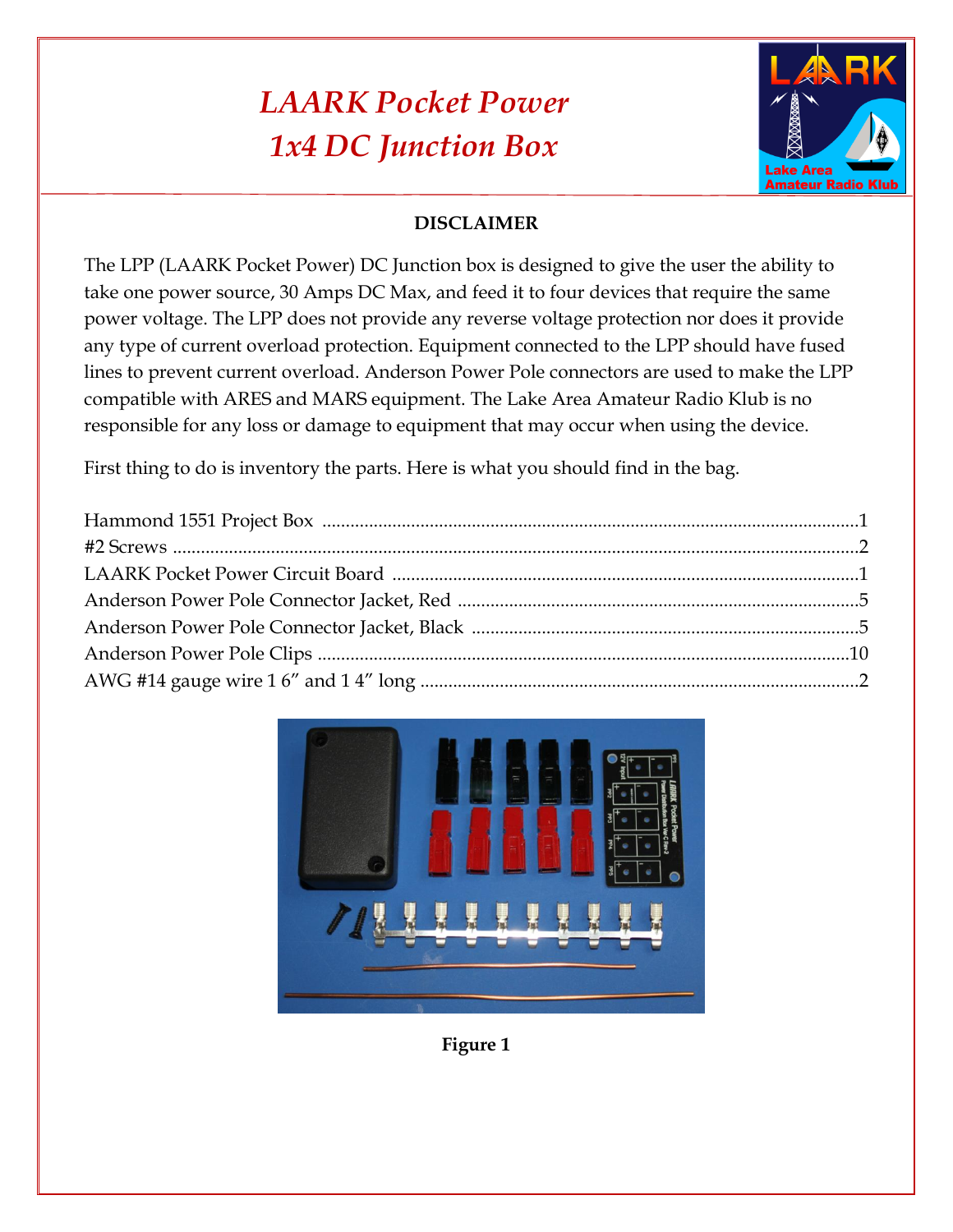- Cut the short copper wire into 4 1" pieces.
	- Cut the long copper wire into 6 1" pieces.
	- Take the strip of clips and cut each clip out. Make sure you trim any access from the sides or you might have trouble inserting the clips into the crimp tool and plastic jackets.
	- Option (1) using a crimp tool to attach clip to wire. Use the 30 AMP socket on the crimp tool. If you have trouble inserting the clips make sure you trim the access from each side.
	- Option (2) soldering wire to the clips. If you are not going to crimp the wire but solder instead make sure the wire does not go past the small crimp ears. Use a set of pliers to encircle the wire. Make sure you have a good mechanical connection before soldering.
	- Once you have crimped or soldered the wire to the clips don't trim the wire at this time. Wire can be trimmed after the clips have been soldered to the PCB.
	- If you are not familiar with how Anderson Power Poles jackets attach to each other refer to the PDF file Anderson Powerpole Assembly Guide.pdf located on the LAARK webpage (www.k5lrk.com).
	- Insert the clips into the red and black plastic jackets until you hear a click sound. That insures you have inserted the clip all the way in. You may need to use a pair of pliers to assist inserting the wires.
		- Attach the red and black power pole jackets together. Make sure you put the red on the left and black on the right side. Refer to the Anderson Powerpole Assembly Guide when connecting the red and black jackets for proper alignment. Also refer to figure 2 below.
			- All components go on the front side of the PCB.



Figure 2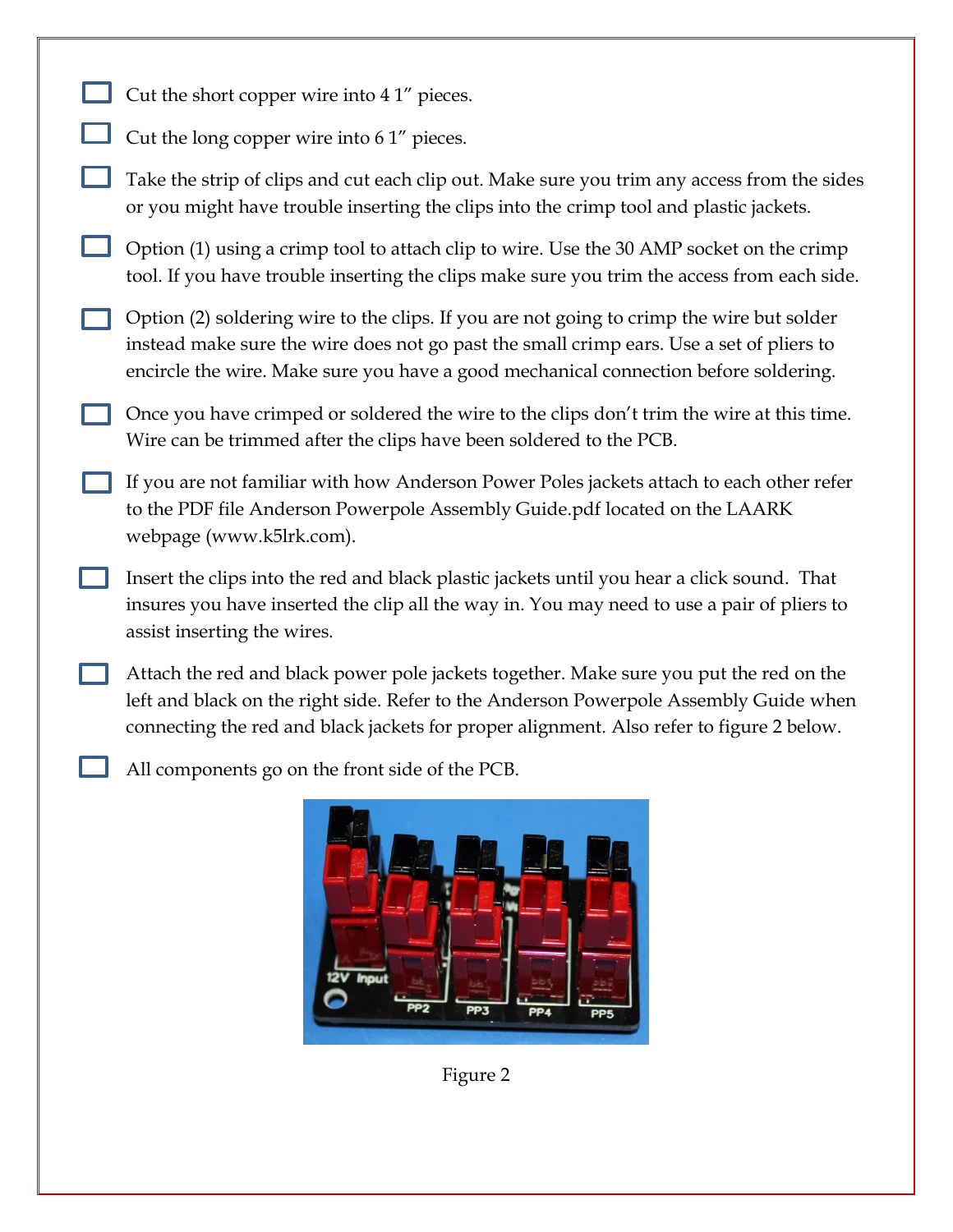Make sure the jackets are flush and square with the PCB before soldering. If you have trouble keeping the jackets straight use a rubber band the hold the jackets upright while soldering the wires to the PCB.



Figure 3

Once all wires have been soldered to PCB; trim access wire. The solder side should look something like this.

Take a cotton swab and rubbing alcohol and remove all the solder resin.



Figure 4